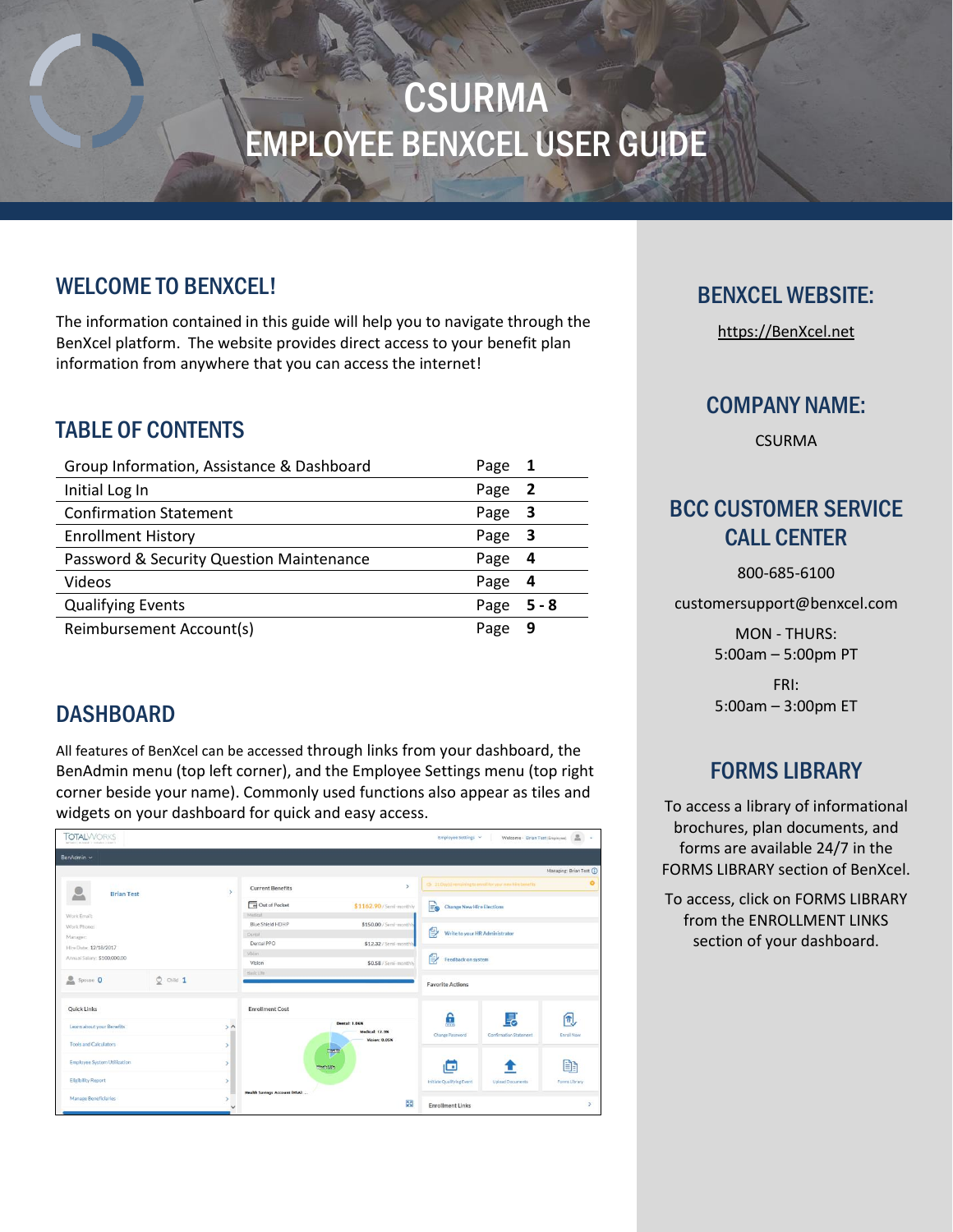| Sign In             |
|---------------------|
| <b>L</b> User Name  |
| Password            |
| <b>Company Name</b> |
| <b>SIGN IN</b>      |
| Forgot Password?    |

**INITIAL LOG IN** You will receive an e-mail or a communication from your HR Department prior to your first sign on to provide you with your user name and initial password information.

#### 1) Go to: https://benxcel.net

- 2) Enter [your User Name](https://benxcel.net/): first two letters of last name, first two letters of first name and the last 4 digits of SSN
- 3) Enter your Password: Last 4 digits of SSN and entire date of birth
- 4) Enter your Company Name: CSURMA
- 5) Click SIGN IN

#### IF YOU ARE LOGGING IN FOR THE FIRST TIME AND YOU DO NO THAVE TO COMPLETE ANY TYPE OF ENROLLMENT

You will be taken directly to your dashboard and can freely navigate throughout the system. BCC strongly recommends changing your initial password and configuring your security questions using the instructions in the PASSWORD & SECURITY MAINTENANCE section of this guide. Failure to configure your security questions will result in the inability to utilize the FORGOT PASSWORD feature.

#### IF YOU ARE LOGGING IN FOR THE FIRST TIME FOR OPEN ENROLLMENT OR AS A NEW HIRE/REHIRE

- 1) You will be immediately required to complete your pending enrollment. Review the Required Employee Usage Agreement, Legal Agreement and Welcome screens. Click CONTINUE on each of these screens to agree and proceed.
- 2) A Change Password screen will appear for you to change your initial password and configure two security questions.
- 3) A Demographics screen will appear for you to review your existing information.
	- All fields marked in red are required. Any blank fields are optional. Fields shaded in grey cannot be changed. If a field in grey needs updated, please contact your HR Department.
- 4) A Spouse/Domestic Partner screen and a Child screen will appear for you to add a Spouse/Domestic Partner and/or child(ren).
	- All fields marked in red are required. Any blank fields are optional. Fields shaded in grey cannot be changed. If a field in grey needs updated, please contact your HR Department.
- 5) Your enrollment will begin, presenting each benefit available for you to enroll:
	- **-** Click ENROLL NOW elect coverage.
	- **If the benefit is waivable, an optional WAIVE** button will appear.
	- **IF In the ELIGIBLE MEMBERS section of each benefit,** check/uncheck the box next to each individual to indicate who should/should not be covered.
	- **If you are already enrolled in a benefit and are not** making changes (ex: adding or dropping a dependent from coverage), select the KEEP PLAN.

|   |                                                                                                                                                         | <b>for</b> From Your Pocket: \$0.00/Semi-monthly ▼                                                                                                                                        |
|---|---------------------------------------------------------------------------------------------------------------------------------------------------------|-------------------------------------------------------------------------------------------------------------------------------------------------------------------------------------------|
|   | <b>Select Your Benefit Plans</b>                                                                                                                        |                                                                                                                                                                                           |
|   | <b>P<sub>2</sub></b> Medical                                                                                                                            | ⋋                                                                                                                                                                                         |
| Ħ | Dental                                                                                                                                                  | ⋟                                                                                                                                                                                         |
|   | 66 Vision                                                                                                                                               | $\overline{\mathbf{v}}$                                                                                                                                                                   |
|   | protected from the cost of the vision services.                                                                                                         | Vision benefits purchased from the employer cover expenses for vision care like routine eye check- ups, eye diseases, and corrective eyewear etc. The employee and elected dependents are |
|   | Waive<br><b>Click to waive Vision benefit</b>                                                                                                           | <b>Additional Tools</b>                                                                                                                                                                   |
|   | <b>Vision</b><br>Effective Date: 01/01/2018<br><b>Eligible Members</b><br><b>DANNYA</b><br>Employee<br>MICHELLE A<br>Spouse<br>Danni A<br>Natural child | <b>View Cost Details</b>                                                                                                                                                                  |
|   | (b) Watch Video                                                                                                                                         | <b>Enroll Now</b>                                                                                                                                                                         |
|   | <b>签</b> Supplemental Life                                                                                                                              | ⋟                                                                                                                                                                                         |
|   | Dependent Care Spending Account                                                                                                                         | ⋋                                                                                                                                                                                         |
|   | Health Care Reimbursement Account                                                                                                                       | ⋟                                                                                                                                                                                         |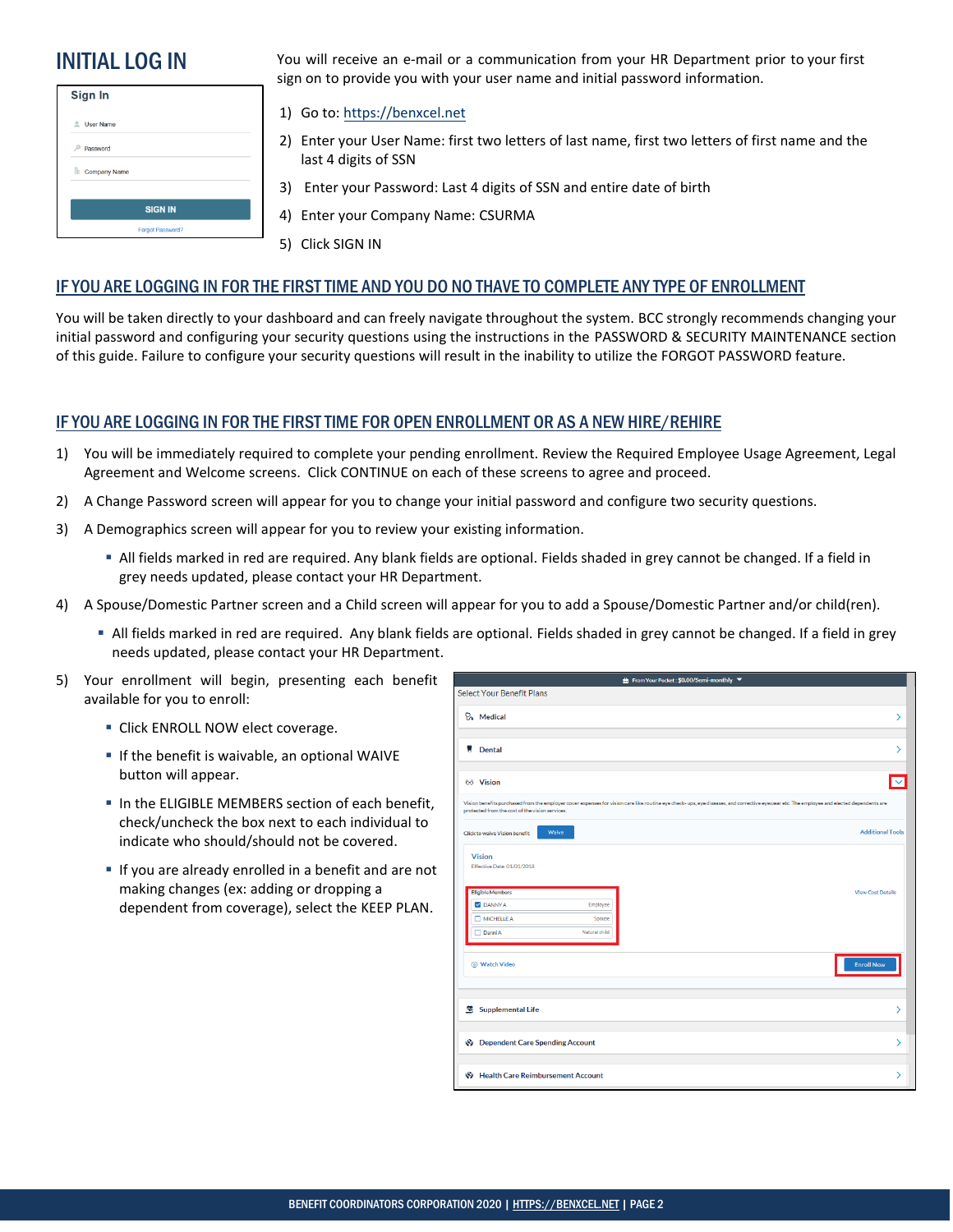- 6) An ELECTION SUMMARY/FROM YOUR POCKET feature along the top of your Enrollment screen will continually update with your elections and costs throughout your enrollment.
	- If you log out of the system at any time without finishing your enrollment, the system will save all elections made prior to you logging out.
- 7) A Beneficiary screen will appear if you have elected any coverages requiring you to designate a beneficiary.
- 8) A Confirmation Statement will appear when your enrollment is complete. It will show your demographic information, current benefits, and all future elections. It can be printed or downloaded as a PDF by using the print/pdf icons at the top right corner of the Statement
- 9) Click FINISH to submit your enrollment.
- 10) A confirmation pop-up box will appear when your enrollment is finished processing. You will be automatically be routed to your dashboard if no other enrollments are required. If additional enrollments for future elections are required (ex: a new hire enrollment and your open enrollment for an upcoming Plan Year), another landing page will appear for you to complete the required enrollment.
- 11) A yellow countdown box will appear at the top right corner of your dashboard, notifying you of the amount of time remaining to make benefit elections.

(1) 30 Day(s) remaining to enroll for your new hire benefits

### CONFIRMATION STATEMENT

A Confirmation Statement can be generated at any time to present a list of current and future dated benefits, coverage level, and associated costs. This statement can be printed or downloaded into a PDF by using the print/PDF icons at the top right corner of the statement.

Access your Confirmation Statement by using the BENADMIN MENU to select VIEW CONFIRMATION STATEMENT.

- The PLAN EFFECTIVE DATE and COST EFFECTIVE DATE will appear under each Plan name.
- **Future elections can be viewed by clicking** FUTURE ENROLLMENT SUMMARY from the left frame or scrolling until you reach the FUTURE ENROLLMENT SUMMARY header.
- Use the TOTAL AS OF drop down at the bottom of the statement to select a date range of which to view a c breakdown.

| <b>Jemographics</b>               | LIEMCA HAPPIICS                                                                                        |                             |                                                                     |                |                                     |                              |                          |               |
|-----------------------------------|--------------------------------------------------------------------------------------------------------|-----------------------------|---------------------------------------------------------------------|----------------|-------------------------------------|------------------------------|--------------------------|---------------|
| Dependent Information             | Name.<br>VANESSA LAUDETT                                                                               |                             | Most Recent Hire Date<br>$\cdots$                                   |                |                                     | Effective Date<br>04/01/2017 |                          |               |
| <b>Current Enrollment Summary</b> |                                                                                                        |                             |                                                                     |                |                                     |                              |                          |               |
|                                   | DEPENDENT INFORMATION.                                                                                 |                             |                                                                     |                |                                     |                              |                          |               |
| uture Enrollment Summary          | <b>GAGE STICKNEY</b>                                                                                   | Date of Birth               |                                                                     | Gender         | Social Security Number              |                              | Marital Dute             |               |
| <b>Nalved Renefits</b>            | (Natural child)                                                                                        | 05/18/2012                  |                                                                     | Male           | 699452326                           |                              | $-$                      |               |
|                                   | <b>TESTING TESTING</b><br>Pestural child)                                                              | Date of Birth<br>08/28/2019 |                                                                     | Gender<br>Male | Social Security Number<br>000710000 |                              | Marital Date<br>$\cdots$ |               |
|                                   | CURRENT ENROLLMENT SUMMARY                                                                             |                             |                                                                     |                |                                     |                              |                          |               |
|                                   | PLAN NAME                                                                                              |                             | COVERAGE                                                            |                |                                     | EMPLOYEE COST                |                          | EMPLOYER COST |
|                                   | Option 2 PPO<br>(Pre-tax)<br>Effective 04/01/2017-09/30/2019<br>Cost Effective 01/01/2019 - 09/30/2019 |                             | VANESSA L AUDETT (Employee)<br><b>GAGE STICKNEY</b> (Natural child) |                |                                     | \$55.57                      |                          | \$500.14      |

## ENROLLMENT HISTORY

To view all past dated benefits, use the Enrollment Report. Access the Enrollment Report by using the BenAdmin menu to select Enrollment Report from the Reports section. Your enrollment history will appear, listing the effective date and termination date of each coverage by coverage type.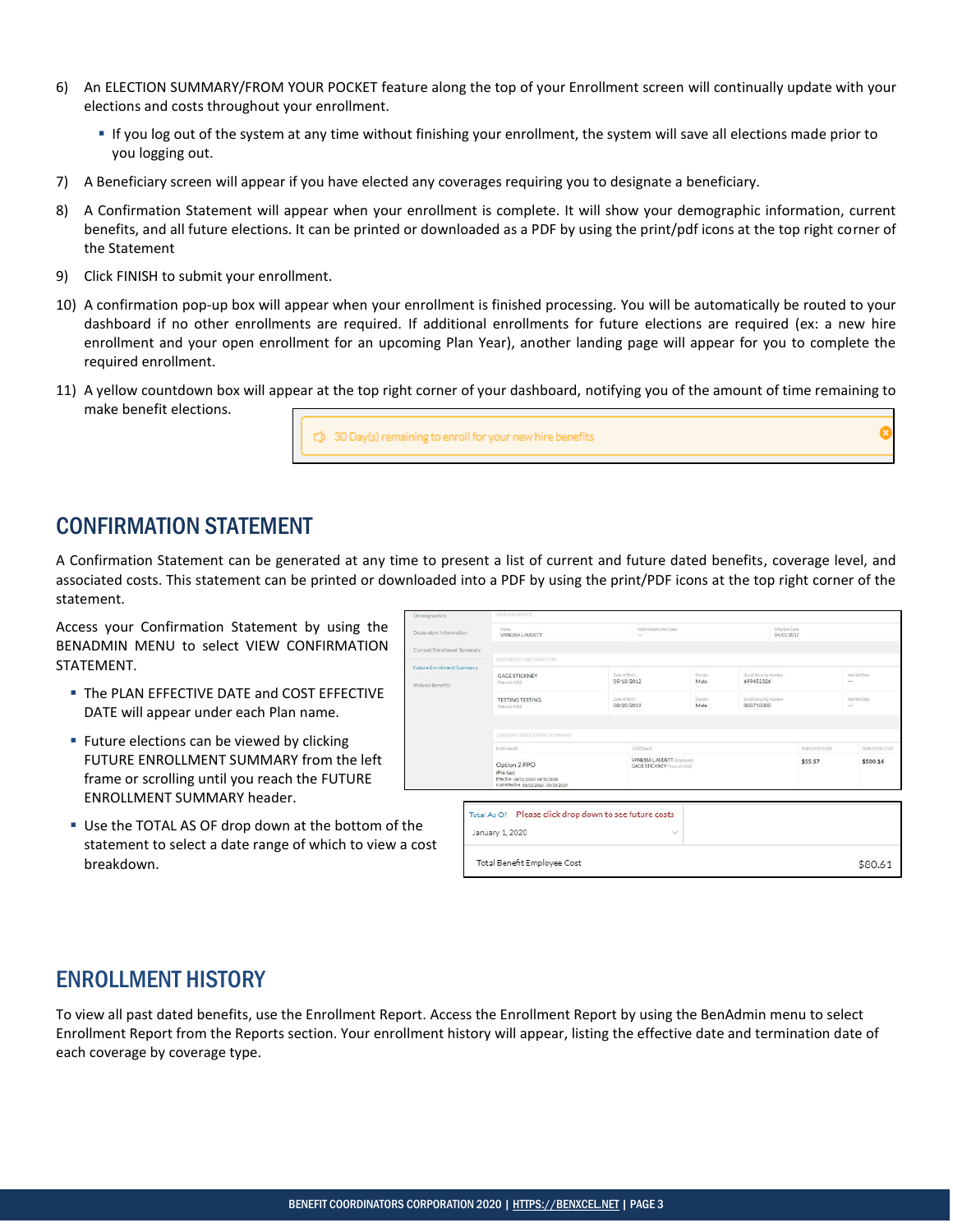## PASSWORD & SECURITY QUESTION MAINTENANCE

#### IF YOU NEED PASSWORD ASSISTANCE & ARE LOGGED OUT OF THE SYSTEM

- 1) Click the FORGOT PASSWORD link on the log in screen.
- 2) Enter your User Name, Company Name, and answer your security questions.
	- The FORGOT PASSWORD feature will not work if you have not yet configured your security questions. Contact BCC's Customer Service Center for assistance.
	- If you attempt to log in more than 5 times with the wrong password, your account will be locked. If a CREDENTIALS INVALID error message appears, your account can only be unlocked by your HR Department or a BCC Call Center Representative.

#### IF YOU ARE LOGGED IN TO THE SYSTEM AND NEED TO UPDATE YOUR PASSWORD OR SECURITY QUESTIONS

| <b>Change Password</b>                                                                                                                                                                                        | L User Name         |
|---------------------------------------------------------------------------------------------------------------------------------------------------------------------------------------------------------------|---------------------|
| <b>f</b> hstructions Password must contain at least one letter<br>Password must contain at least one lowercase<br>Password must contain at least one uppercase charact<br>٠                                   | Password<br>D       |
| Password must contain at least one number<br>٠<br>Password must contain at least one special character.<br>٠<br>Password must be MINIMUM of 10 characters.<br>٠<br>Password must be MAXIMUM of 12 characters. | <b>Company Name</b> |
| User ID: BCCDEMOADMIN                                                                                                                                                                                         | <b>SIGN IN</b>      |
| Security Question 1 .<br>--- Select Security Question---                                                                                                                                                      | Forgot Password?    |
| Answer 1.                                                                                                                                                                                                     |                     |
| Security Question 2 »<br>--- Select Security Question---                                                                                                                                                      |                     |
| Annunc 2.                                                                                                                                                                                                     |                     |
| New Password .                                                                                                                                                                                                |                     |
|                                                                                                                                                                                                               |                     |

Cancel Reset Sav

- 1) From your dashboard, click on the expandable arrow beside your name in the top right corner of your screen.
- 2) Select CHANGE PASSWORD.
- 3) For security purposes, you must answer your two security questions and your existing password in order to re-set.

If you need additional username or password assistance, contact BCC's Customer Service Center.

## VIDEOS

All videos within BenXcel use Flash Player for viewing, which requires you to 'allow' Flash each time you log in to BenXcel and attempt to watch a video (regardless of browser used).

To enable:

- 1) From your DASHBOARD, click the lock icon next to the https://benxcel.net URL at the top of your screen.
- 2) When the security settings pop-up box appears, change the FLASH SETTINGS prompt from 'Block' to 'Allow'.
	- Each time a user logs out of BenXcel, the browser returns the user's FLASH SETTINGS back to 'Block'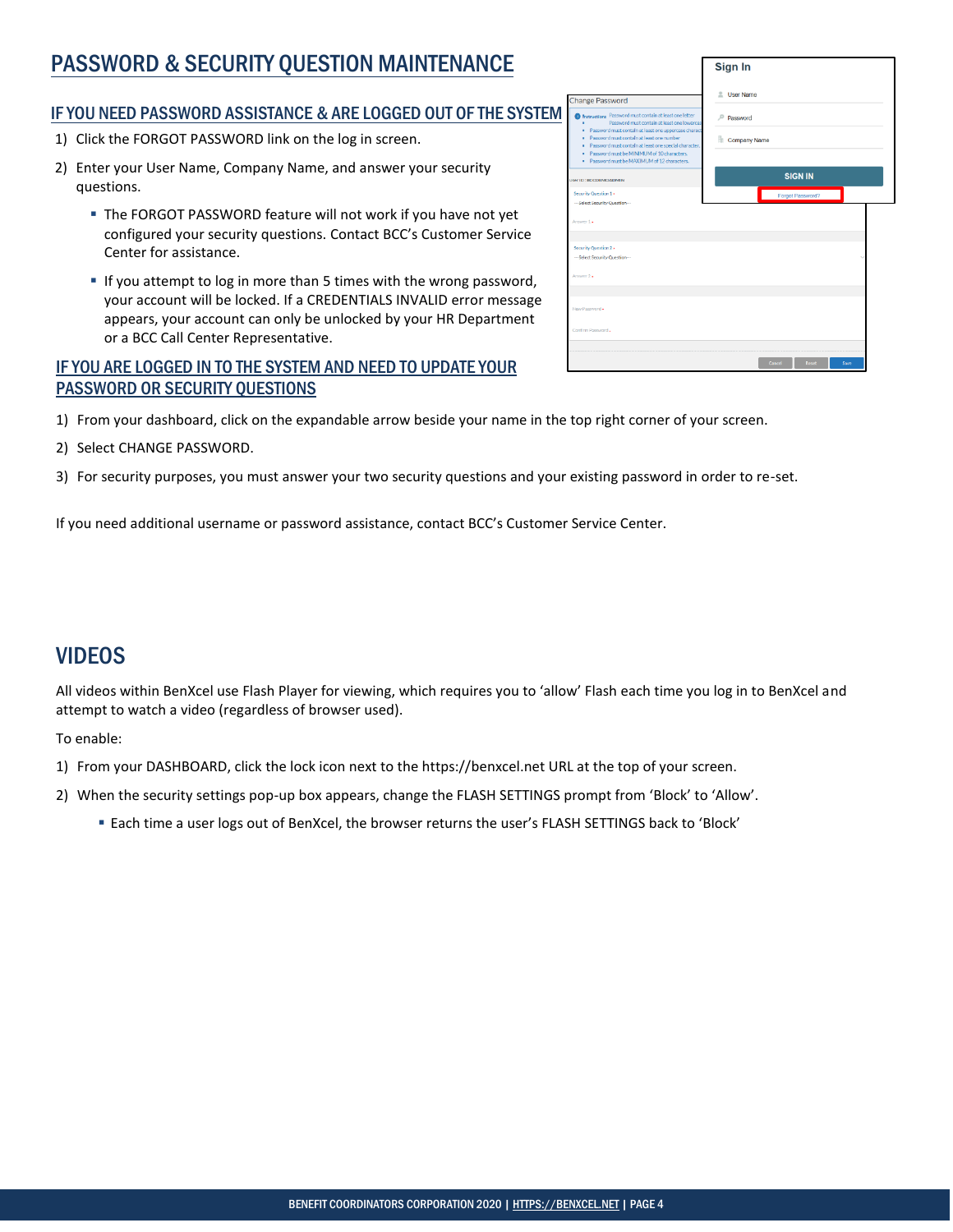## QUALIFYING EVENTS

#### IF YOUR HR DEPARTMENT ENTERS A QUALIFYING EVENT OR A STATUS CHANGE ON YOUR BEHALF THAT RESULTS IN A CHANGE TO YOUR BENEFITS

- 1) You will be notified through an e-mail from BenXcel that the enrollment tunnel is open.
- 2) Log into BenXcel.
- 3) You will be immediately required to complete your pending enrollment.

#### IF YOU EXPERIENCE A QUALIFYING EVENT (I.E. MARRIAGE, DIVORCE, BIRTH OF A CHILD, ETC.), A STATUS CHANGE, OR IF YOU WANT TO CHANGE A REIMBURSEMENT ACCOUNT CONTRIBUTION

 $\overline{1}$ r

- 1) Log into BenXcel.
- 2) From the BENADMIN MENU, select INITIATE QUALIFYING EVENT.
- 3) In the Qualifying Event screen, choose the applicable event.
- 4) In the Effective Date pop-up box, enter the effective date of the change in mmddyyyy format. Then click SAVE.
- 5) You will be immediately required to complete your enrollment.
	- If your Qualifying Event occurs after an open enrollment period changes affect your future dated open enrollment elections, update the coverages affected by your change will app following the completion of your qualifying event elections.
	- Only those coverages affected by your qualifying event changes will appear for update (if any).

| itiate Qualifying Events                |                       |                                                                |                    |      |
|-----------------------------------------|-----------------------|----------------------------------------------------------------|--------------------|------|
|                                         |                       |                                                                | 10<br>$\checkmark$ |      |
|                                         | <b>Event Name</b>     |                                                                |                    |      |
|                                         | Add a Dependent       |                                                                |                    |      |
|                                         | <b>Address Change</b> |                                                                |                    |      |
|                                         | <b>Admin Change</b>   | <b>Initiate Qualifying Events</b>                              |                    | X    |
| riod in which your<br>an opportunity to | <b>Divorce</b>        | * Please enter Add a Dependent date<br>(in format, mm/dd/yyyy) |                    |      |
| bear automatically                      |                       |                                                                | Cancel             | Save |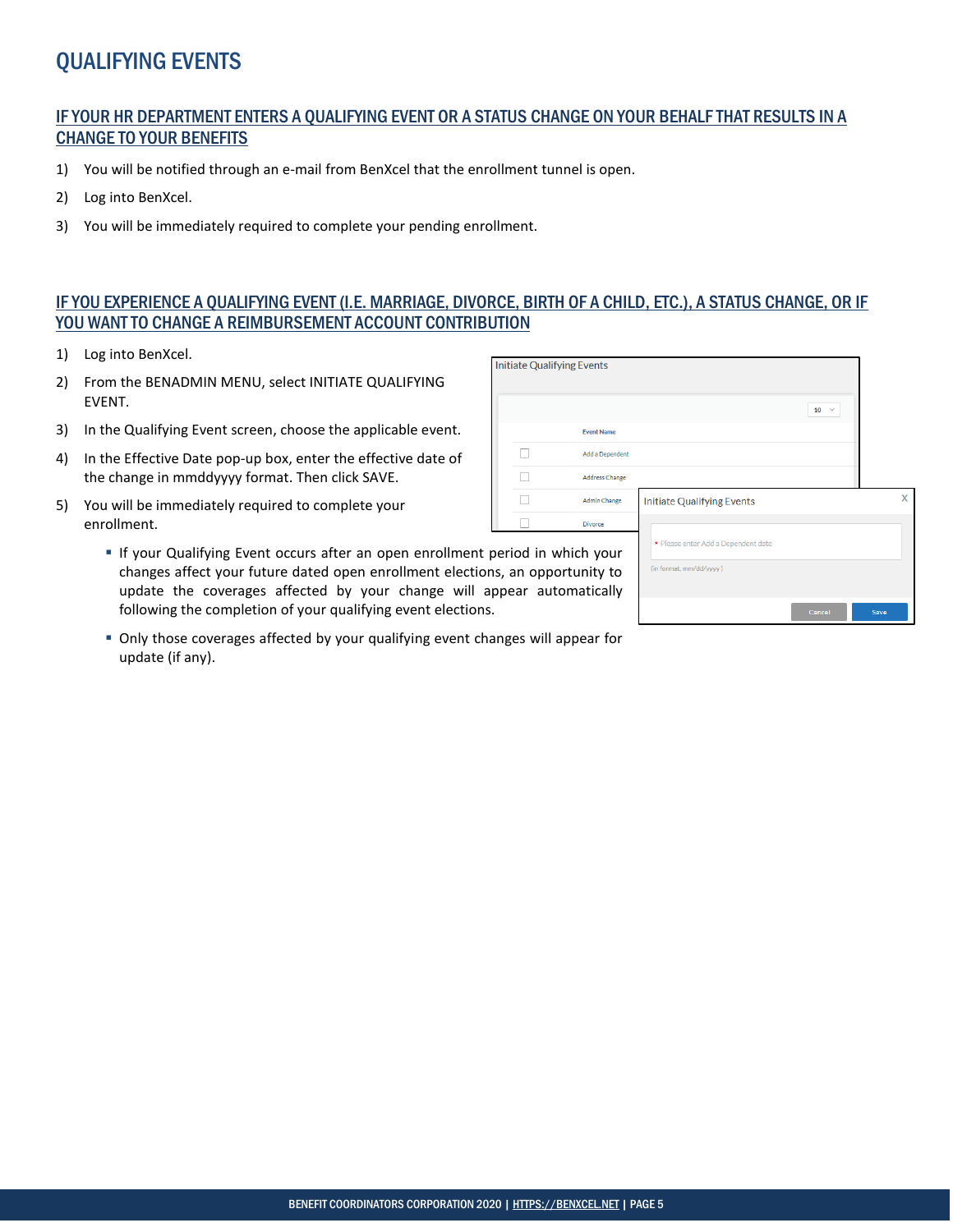## QUALIFYING EVENTS (con't.)

#### COMPLETE A QUALIFYING EVENT ENROLLMENT

- 1) A Qualifying Event Welcome screen will appear. Review the message and click the Continue button to proceed. You may not continue to your dashboard until your entire enrollment is complete.
- 2) Based on the Qualifying Event type: Demographic, Spouse/Domestic Partner, and/or Child screens will appear.
	- All fields marked in red are required. Any blank fields are optional. Fields shaded in grey cannot be changed. If a field in grey needs updated, please contact your HR Department.
- 3) Your enrollment will begin, presenting each benefit affected by your qualifying event. You must select ENROLL NOW, WAIVE, or KEEP PLAN to proceed.
	- **IF In the ELIGIBLE MEMBERS section of each benefit,** check/uncheck the box next to each individual to indicate who should/should not be covered.
	- All coverage additions, changes, and terminations are made in accordance with Plan rules.
- 4) An ELECTION SUMMARY/FROM YOUR POCKET feature along the top of your Enrollment screen will continually update with your elections and costs throughout your enrollment.
	- **If you log out of the system at any time without finishing** your enrollment, the system will save all elections made prior to you logging out.
- 5) A Beneficiary screen will appear if you have elected any coverages requiring you to designate a beneficiary.
- 6) A Confirmation Statement will appear when your enrollment is complete. It will show your demographic information, current benefits, and all future elections. It can be printed or downloaded as a PDF by using the print/pdf icons at the top right corner of the Statement

|                                                 |                                        | the From Your Pocket: \$0.00/Semi-monthly                                   |                                                                                                                                                                                           |                          |
|-------------------------------------------------|----------------------------------------|-----------------------------------------------------------------------------|-------------------------------------------------------------------------------------------------------------------------------------------------------------------------------------------|--------------------------|
| <b>Select Your Benefit Plans</b>                |                                        |                                                                             |                                                                                                                                                                                           |                          |
| <b>P<sub>o</sub></b> Medical                    |                                        |                                                                             |                                                                                                                                                                                           | ⋗                        |
|                                                 |                                        |                                                                             |                                                                                                                                                                                           |                          |
| w<br><b>Dental</b>                              |                                        |                                                                             |                                                                                                                                                                                           | ⋋                        |
|                                                 |                                        |                                                                             |                                                                                                                                                                                           |                          |
| 66 Vision                                       |                                        |                                                                             |                                                                                                                                                                                           |                          |
| protected from the cost of the vision services. |                                        |                                                                             | Vision benefits purchased from the employer cover expenses for vision care like routine eye check- ups, eye diseases, and corrective eyewear etc. The employee and elected dependents are |                          |
| <b>Click to waive Vision benefit</b>            | Waive                                  |                                                                             |                                                                                                                                                                                           | <b>Additional Tools</b>  |
| <b>Vision</b><br>Effective Date: 01/01/2018     |                                        |                                                                             |                                                                                                                                                                                           |                          |
| <b>Eligible Members</b>                         |                                        |                                                                             |                                                                                                                                                                                           | <b>View Cost Details</b> |
| <b>Z</b> DANNY A                                | Employee                               |                                                                             |                                                                                                                                                                                           |                          |
| MICHELLE A                                      | Spouse                                 |                                                                             |                                                                                                                                                                                           |                          |
| Danni A                                         | Natural child                          |                                                                             |                                                                                                                                                                                           |                          |
| Company Home > Employee Home > Search Employee  |                                        |                                                                             |                                                                                                                                                                                           |                          |
| Your deduction per pay period as of 01/01/2018  |                                        | <b>the From Your Pocket: \$35.33/Semi-monthly</b>                           |                                                                                                                                                                                           |                          |
| Œ<br><b>BlueShield</b>                          | <b>Blue Shield HDHP</b><br>Medical     | \$100.00/Semi-monthly                                                       | <b>Employee Cost</b>                                                                                                                                                                      | z                        |
| <b>A DELTA DENTAL</b>                           | Dental HMO<br>Dental                   | \$35.33/Semi-monthly                                                        |                                                                                                                                                                                           | <b>Dental: 26.11%</b>    |
| Metl ife                                        | <b>Basic Life</b><br><b>Basic Life</b> |                                                                             |                                                                                                                                                                                           |                          |
|                                                 |                                        | Total Employee Cost: \$135.33/Semi-monthly                                  | <b>Medical: 72.89%</b>                                                                                                                                                                    |                          |
| Employee                                        | Pre-Tax: \$135.33                      | Post-Tax: \$0.00                                                            |                                                                                                                                                                                           |                          |
| Employer                                        | Post-Tax: \$2.75                       |                                                                             |                                                                                                                                                                                           |                          |
| <b>Spending Credit</b>                          | Allotted: \$1,000.00                   | Applied: \$100.00                                                           |                                                                                                                                                                                           |                          |
|                                                 | Cash Out: \$900.00                     | Remaining: \$900.00                                                         |                                                                                                                                                                                           |                          |
|                                                 |                                        | Total Deduction: \$35.33/Semi-monthly Your Total Cost: \$35.33/Semi-monthly |                                                                                                                                                                                           |                          |

- 7) Click FINISH to submit your enrollment. A pop-up box will appear when the enrollment is finished processing. You will be automatically routed to your dashboard.
- 8) A countdown will appear in the top left corner of your dashboard, notifying you of the amount of time remaining to make benefit changes resulting from your Qualifying Event.

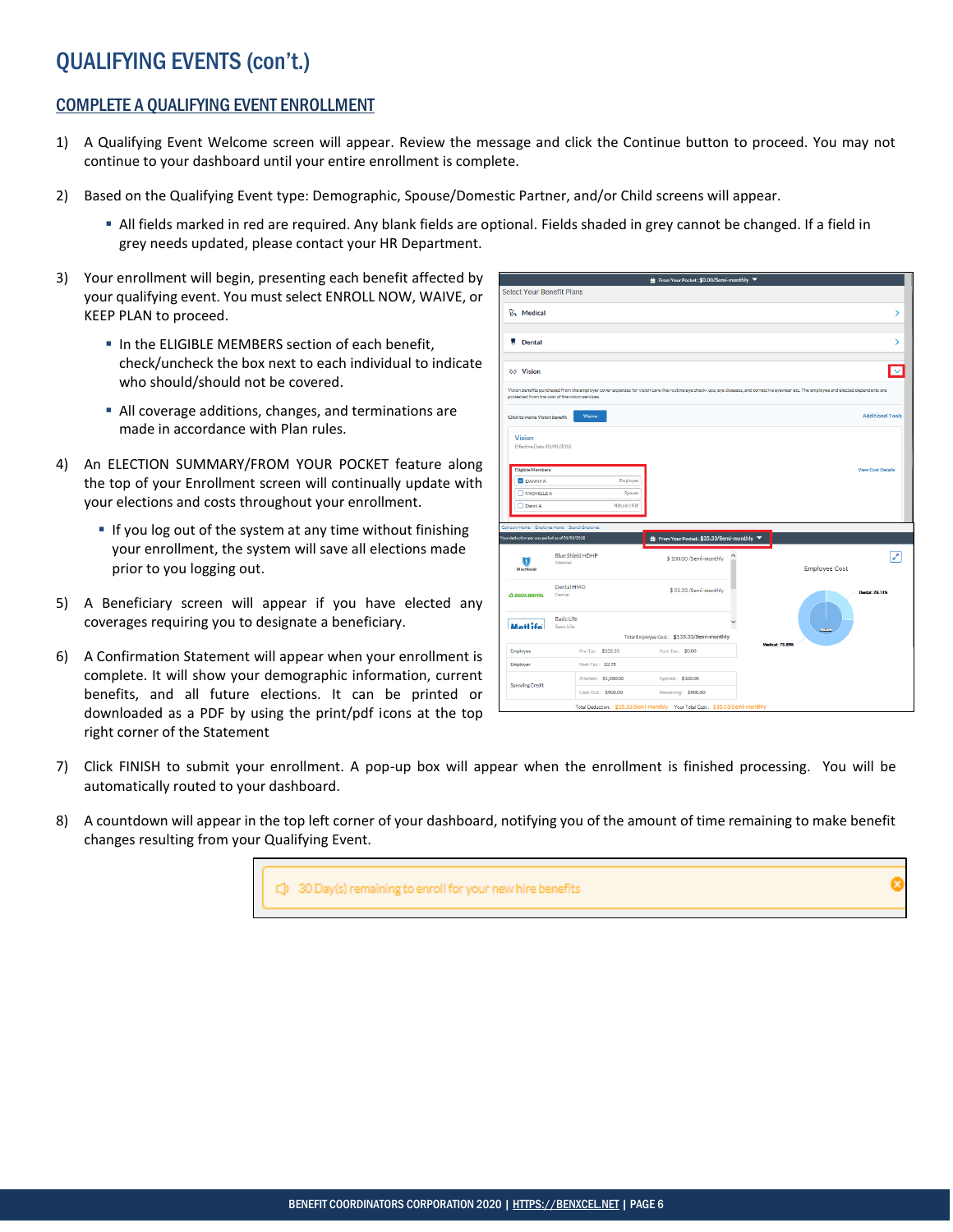## QUALIFYING EVENT TYPES

## MARRIAGE-ADDITION OF DOMESTIC PARTNERSHIP

- DEMOGRAPHIC SCREEN: update your marital status.
- SPOUSE/DOMESTIC PARTNER SCREEN: click ADD NEW and complete all required fields. Your address will automatically appear as the Spouse/Domestic Partner's address (or child fields, if applicable). If this assumption is not correct, update the address.
- CHILD SCREEN: if your Marriage/Addition of Domestic Partnership includes the addition of a dependent child, click ADD NEW and complete all required fields.
- ENROLLMENT SCREENS: the names of your newly added Spouse/ Domestic Partner, and/or dependent children will appear in the ELIGIBLE MEMBERS section of each benefit for which they are eligible. Check the box next to the names of those who should have coverage on each benefit screen that appears. Click ENROLL to save your changes.

#### DIVORCE-DISSOLUTION OF DOMESTIC PARTNERSHIP

- DEMOGRAPHIC SCREEN: update your marital status (this will automatically update your Spouse/Domestic Partner to a ex-Spouse/ex-Domestic Partner status and will drop his/her coverages in accordance with Plan rules).
- ENROLLMENT SCREENS: if the removal of a dependent child resulted from your Divorce/Dissolution of Domestic Partnership, uncheck the child's name in the ELIGIBILE MEMBERS section of each benefit screen that appears to drop them from coverage. Click ENROLL to save your changes.
- BENEFICIARY: if your ex-Spouse/ex-Domestic Partner was your beneficiary, you will be offered the opportunity to update.

#### ADDING A DEPENDENT CHILD, BIRTH OF CHILD, ADOPTION, LEGAL GUARDIANSHIP

- CHILD SCREEN: click ADD NEW and complete all required fields. Your address will automatically be populated into the child's address fields. If this assumption is not correct, update the address.
- ENROLLMENT SCREENS: the name of your newly added child will appear in the ELIGIBLE MEMBERS section of each benefit in which he/she is eligible. Check the box next to the child's name on each benefit screen that appears that you wish to enroll the child. Click ENROLL to save your changes.

#### LOSS OF DEPENDENT STATUS -TERMINATE DEPENDENTS

 ENROLLMENT SCREENS: uncheck the child's name in the ELIGIBLE MEMBERS section of each benefit screen that appears to drop them from coverage. Click ENROLL to save your changes.

#### OBTAIN OTHER HEALTHCARE COVERAGE

 ENROLLMENT SCREENS: to completely drop the benefit, click the red WAIVE button on the coverage screen(s) to save the change. To remove only some covered members, uncheck the box next to the individuals' names in the ELIGIBLE MEMBERS section of each benefit to be dropped, and then and then click ENROLL to save your changes.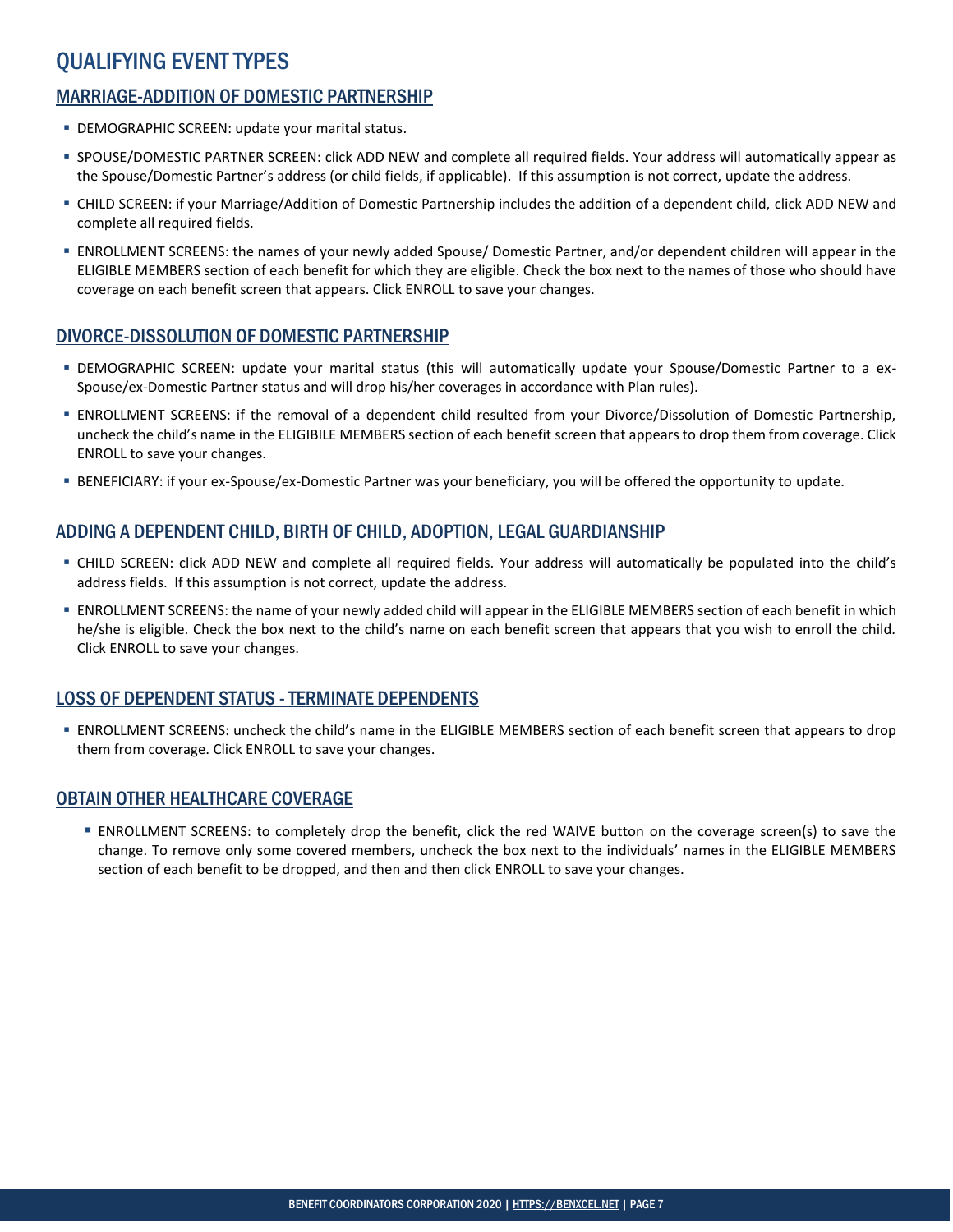#### LOSS OF OTHER COVERAGE

- SPOUSE/DOMESTIC PARTNER SCREEN: if your Spouse/Domestic Partner is not already in the system, click ADD NEW and complete all required fields. Your address will automatically appear as the Spouse/Domestic Partner's address. If this assumption is not correct, update the address.
- CHILD SCREEN: if your child is not already in the system, click ADD NEW and complete all required fields. Your address will automatically appear as the child's address. If this assumption is not correct, update the fields.
- ENROLLMENT SCREENS: in the ELIGIBLE MEMBERS section of each benefit, check the box next the names of the individuals you wish to enroll. Click ENROLL to save your changes.

#### DEATH OF A COVERED SPOUSE-DOMESTIC PARTNER OR DEPENDENT CHILD

 ENROLLMENT SCREENS: uncheck the individual's name in the ELIGIBLE MEMBERS box of each benefit to drop them from coverage. Click ENROLL to save your changes.

#### ADDRESS CHANGE – MOVE OR RELOCATION OF EMPLOYEE

If you need to change your address, **you must contact your HR Department**.